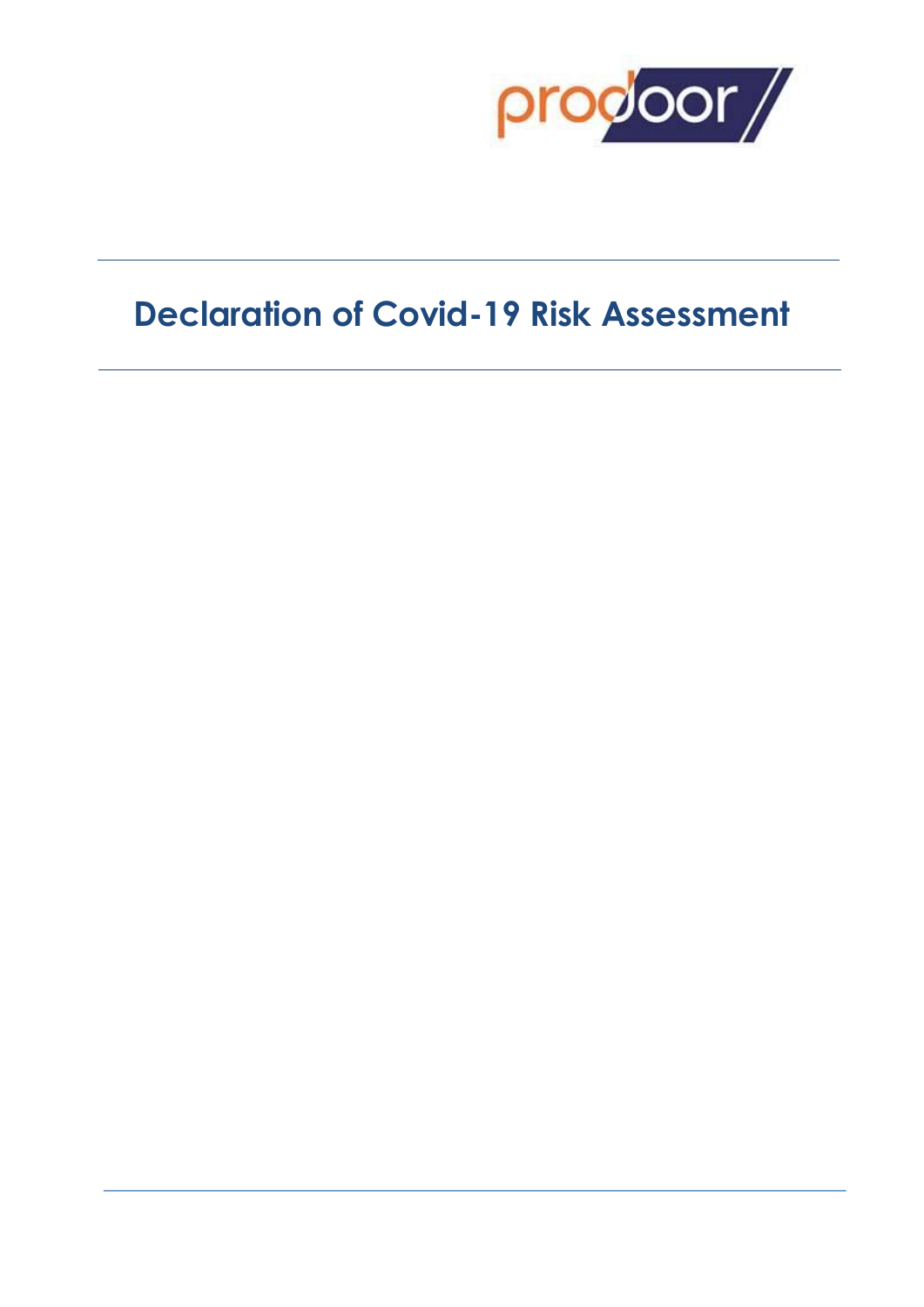

## **Covid-19: Report of Risk Assessment**

**Date Assessment Completed:** 11<sup>th</sup> June 2020

**By whom:** Claire Wood CMIOSH

**Assessment reviewed by:**

James Newman of Pro Door UK Ltd

**Scope:** The risk assessment covers the work undertaken from or associated with their offices in Chertsey and Telford and also the work of engineers and staff who go onto other sites to undertake work.

Pro Door UK Ltd design, install, inspect, maintain and undertake remedials for a wide range of building and perimeter security systems.

**Who may be affected:** Staff, Visitors, Contractors, Customers, and anyone these individuals come into contact with.

## **Contents**

| Work which cannot be undertaken whilst physically separating/distancing Page 9 |  |
|--------------------------------------------------------------------------------|--|
|                                                                                |  |
|                                                                                |  |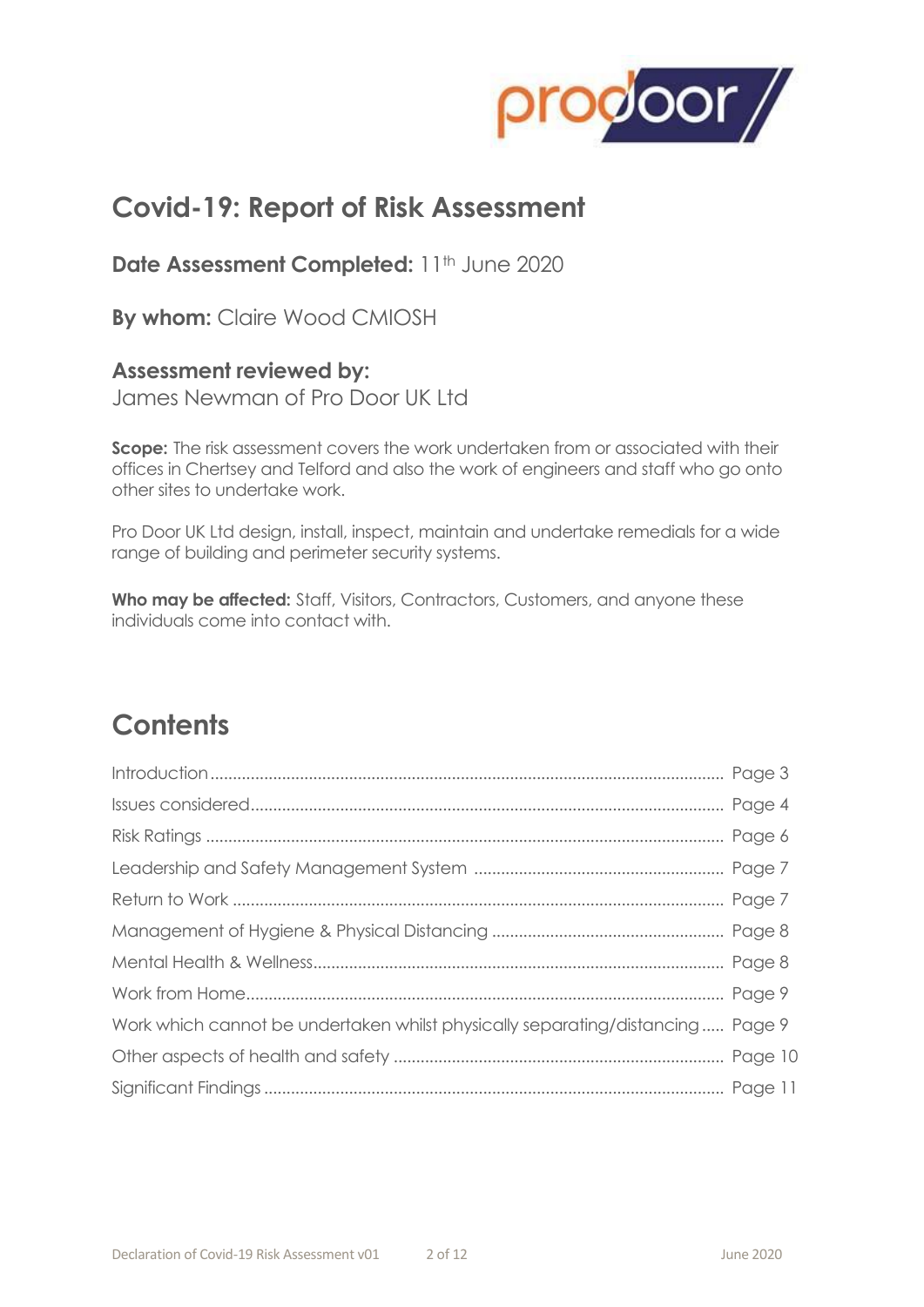

### **Introduction**

This report provides information on significant findings from the risk assessment completed under Regulation 3 of the Management of Health & Safety at Work Regulations 1999.

In determining controls only trusted sources of information have been used. Government guidance and standards have been applied at the time of writing. Controls have been determined based on what is "reasonably practicable" and on the hierarchy of risk control. Where activities which could pose a risk can be avoided, these have been considered first.

Findings have either been completed or are in the process of being completed via a staged approached. A summary of these findings can be found at the end of this document.

The risk assessment is being reviewed on an ongoing basis to look for ways to reduce the risk as we all learn to live with the virus. It will be re-examined fully within 6 months. This report is available for perusal by all relevant stakeholders.

The methodology within this approach follows the Public Health England advice relating to working safely:

- 1. Undertake a Covid-19 Risk Assessment, consulting with all relevant stakeholders and sharing information via this documentation
- 2. Support and encourage people to work from home where possible, ensuring they have the right equipment and support to do so safely, both physically and psychologically
- 3. Develop cleaning, handwashing, and hygiene arrangements, particularly in relation to shared touch points
- 4. Maintain 2m physical distancing and using signage, one-way systems, and alternative methods of working to achieve this
- 5. Further assessing activities which cannot be undertaken whilst physically distancing to consider whether they are essential. Using barriers or screens to separate people, limiting the activity time, by back to back working, staggered work patterns and fixed teams.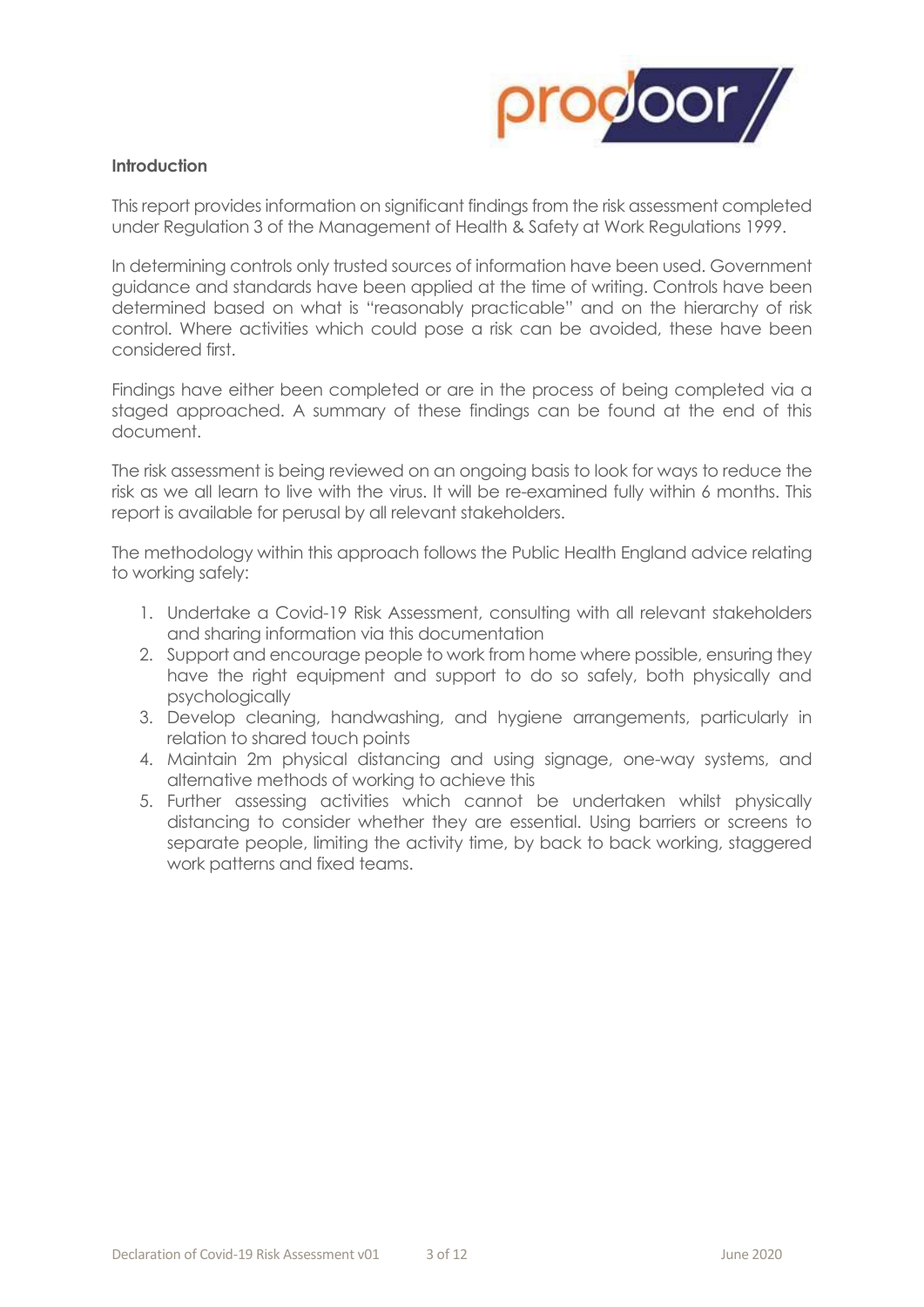

### **Issues considered**

### **At the time of writing:**

- Communication strategies and a collaborative leadership approach has provided direction from the top of the organisation to ensure the most appropriate response as knowledge changes and the organisation adapts accordingly
- If work can be undertaken from home this will continue to be so which will help ensure a gradual return to the two business offices. This in turn will enable physical distancing to be maintained at these locations
- Work is ongoing with other duty holders, as required, to achieve controlled work environments; this includes work undertaken at Client sites
- Physical distancing will be maintained wherever possible
- Travel on public transport is avoided with the use of company supplied vans
- Where a task or work activity cannot be undertaken whilst maintaining physical distancing this will be limited to activities of less than 15 minutes. Back to back working will be undertaken where possible and these work activities examined via more detailed risk assessment
- Barriers will be used, such as sneeze guards, where it has been identified the installation of such equipment will reduce risk
- Shared touch points have been identified and reduced where possible by examining use of shared spaces
- Hygiene standards are being maintained effective hand washing and cleaning of shared touch points
- Isolation remains in place for vulnerable groups who will continue to work from home
- Mental health has been considered in recognition of changes in work demands, potential social isolation and uncontrollable changes.

The risk assessment has identified the need to work in teams to avoid spread across the whole business, so this approach has been introduced where practicable.

There may be some activities on client sites which may have to be undertaken within the physical distancing rules - these will be examined via a more detailed in-depth risk assessment process.

Approaches to emergency evacuation have been considered.

As home working becomes less temporary in due course this forms part of the risk assessment process along with the wellbeing of our staff.

PPE remains a last resort control. The assessment has considered that face coverings do not protect from the infection, though they may reduce the risk of someone who is infected from infecting others. It will be used where assessments have determined staff have to work within 2m of each other.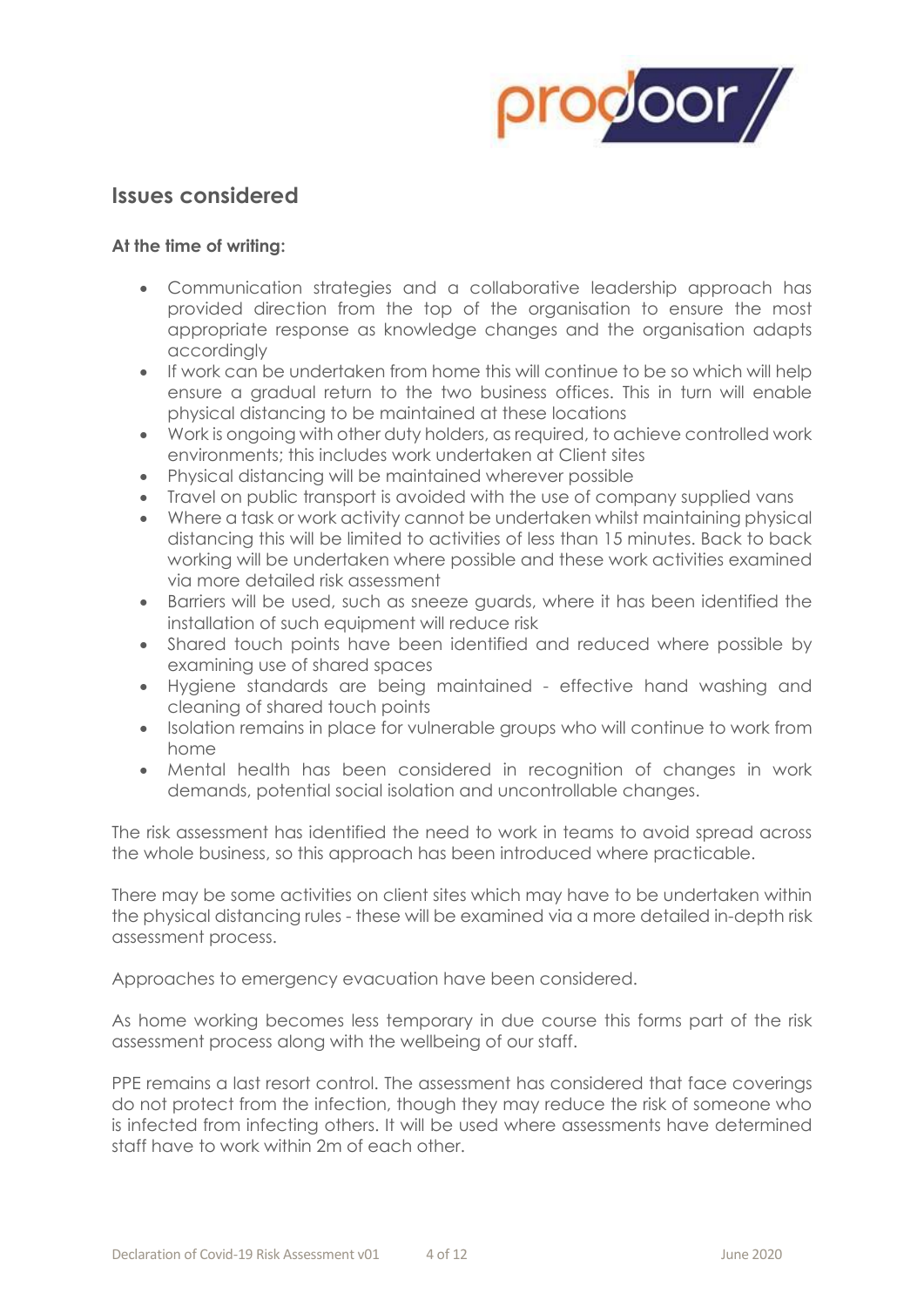

The impact on other areas of Health & Safety have been examined along with the overall potential impact on the business.

Regular, consistent messaging and communications have been reviewed.

Dynamic risk assessments will be undertaken, if required.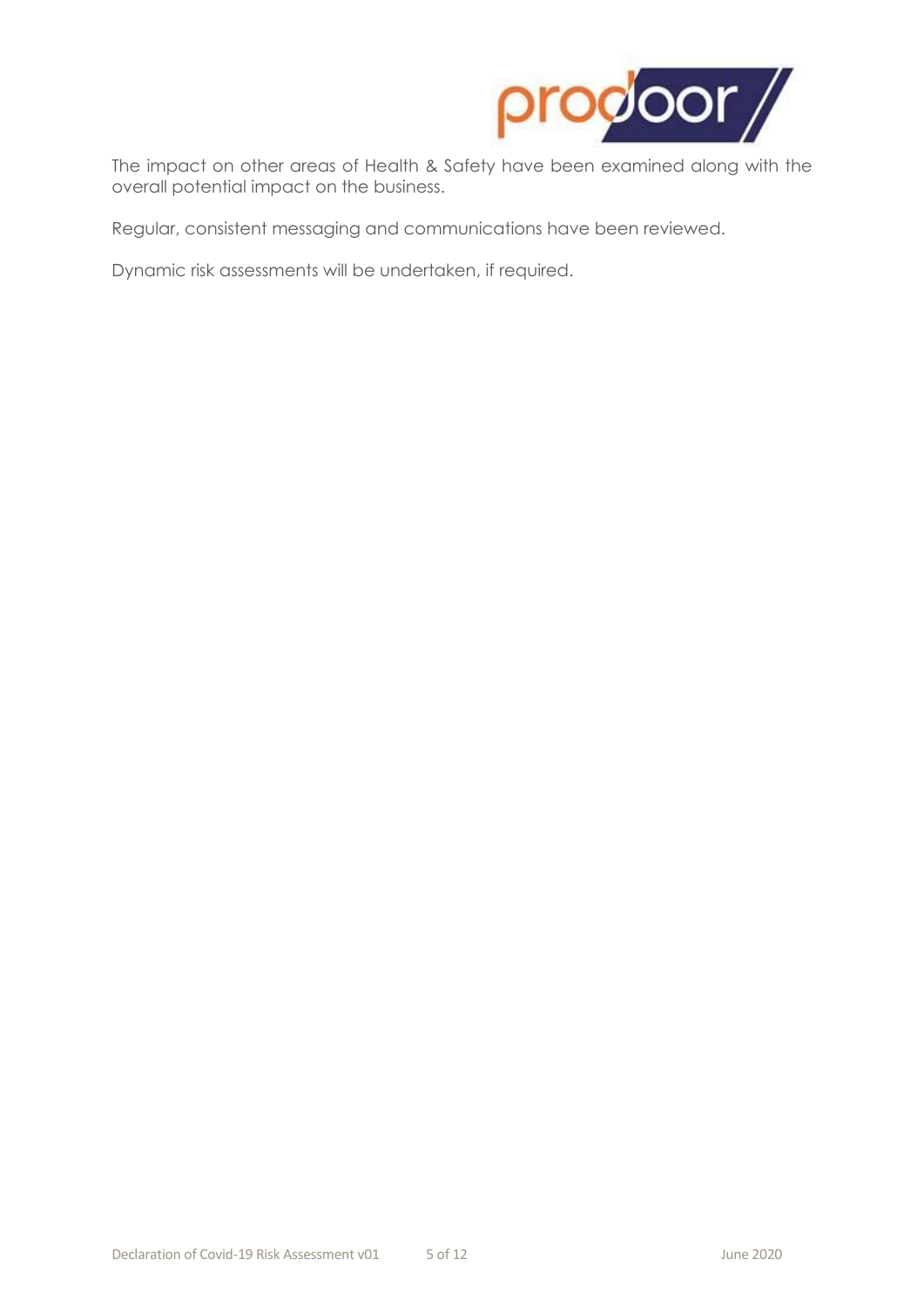

### **Risk Ratings**

Risk ratings have been determined based on the standard 5x5 Risk matrix outlined below. The consequence of the virus in most cases has been deemed to be a value of 5. This means most risks evaluated have been "Medium". These will therefore be kept under constant review with ongoing efforts to reduce these as new information and national controls come into play.

Until an effective vaccine is created, we must all learn to live with the virus. In determining controls, relevant activities which can be eliminated have been considered first. Barriers and physical changes have been considered next, followed by management controls. PPE will always be a last resort control.

| LIKELIHOOD the         |                |                                            |                                                              |                                                      |                                                                                                                 | <b>Risk Methodology Chart</b>                                                                                                                                                  |                                                      |  |                                                                                                                                                                                                                                                                                                                                                            |                                                                 |                                                                                                                                                                                                                                               |  |
|------------------------|----------------|--------------------------------------------|--------------------------------------------------------------|------------------------------------------------------|-----------------------------------------------------------------------------------------------------------------|--------------------------------------------------------------------------------------------------------------------------------------------------------------------------------|------------------------------------------------------|--|------------------------------------------------------------------------------------------------------------------------------------------------------------------------------------------------------------------------------------------------------------------------------------------------------------------------------------------------------------|-----------------------------------------------------------------|-----------------------------------------------------------------------------------------------------------------------------------------------------------------------------------------------------------------------------------------------|--|
| hazard will occur - L  |                |                                            |                                                              |                                                      |                                                                                                                 |                                                                                                                                                                                |                                                      |  |                                                                                                                                                                                                                                                                                                                                                            |                                                                 |                                                                                                                                                                                                                                               |  |
| Certain                | 5              |                                            | 5                                                            | 10                                                   | 15                                                                                                              | 20                                                                                                                                                                             | 25                                                   |  | 20-25                                                                                                                                                                                                                                                                                                                                                      | (High)<br><b>STOP</b>                                           | Intolerable: Do not undertake the task and look<br>for another way to complete the work safely                                                                                                                                                |  |
| Very Likely            | 4              | ↑<br>Ϯ<br>↑                                | 4                                                            | 8                                                    | 12                                                                                                              | 16                                                                                                                                                                             | 20                                                   |  | 10-19                                                                                                                                                                                                                                                                                                                                                      | (Medium)<br><b>TAKE</b><br><b>ACTION</b>                        | Review the activity right away, maintain existing<br>controls rigorously. Introduce additional controls<br>where possible. Add additional measures to an<br><b>Action Plan and reduce the risk to low within a</b><br>managed period of time. |  |
| Possible               | 3              | Likelihood                                 | 3                                                            | 6                                                    | 9                                                                                                               | 12                                                                                                                                                                             | 15                                                   |  | $8 - 9$                                                                                                                                                                                                                                                                                                                                                    | (Low)<br><b>PLAN</b><br><b>ACTION</b>                           | Improve within specified timescale, investigate<br>if any additional controls are possible.                                                                                                                                                   |  |
| Unlikely               | $\overline{2}$ | ncreasing                                  | $\overline{2}$                                               | 4                                                    | 6                                                                                                               | 8                                                                                                                                                                              | 10                                                   |  | $3 - 6$                                                                                                                                                                                                                                                                                                                                                    | (Tolerable)<br><b>MONITOR</b>                                   | Monitor for any changes, look for ways to<br>improve at next review.                                                                                                                                                                          |  |
| <b>Highly Unlikely</b> | 1              |                                            | $\mathbf{1}$                                                 | $\overline{2}$                                       | 3                                                                                                               | 4                                                                                                                                                                              | 5                                                    |  | $1 - 2$                                                                                                                                                                                                                                                                                                                                                    | (Negligible)<br><b>NO ACTION</b>                                | No further action, but ensure current controls<br>are maintained.                                                                                                                                                                             |  |
|                        |                |                                            | Increasing Consequence $\rightarrow \rightarrow \rightarrow$ |                                                      |                                                                                                                 |                                                                                                                                                                                |                                                      |  |                                                                                                                                                                                                                                                                                                                                                            |                                                                 | <b>Risk Evaluation (L x C)</b>                                                                                                                                                                                                                |  |
|                        |                |                                            | $\mathbf{1}$                                                 | $\overline{2}$                                       | 3                                                                                                               | 4                                                                                                                                                                              | 5                                                    |  | Notes:                                                                                                                                                                                                                                                                                                                                                     |                                                                 |                                                                                                                                                                                                                                               |  |
|                        |                |                                            | Insignificant                                                | Minor                                                | Moderate                                                                                                        | Major                                                                                                                                                                          | Catastrophic                                         |  |                                                                                                                                                                                                                                                                                                                                                            | Decisions have been made within the report and risk assessments |                                                                                                                                                                                                                                               |  |
|                        |                |                                            | Minor:<br>Limited or<br>no injury or<br>bruising             | Minor injury<br>requiring first<br>aid, cuts, grazes | Up to 3 days<br>absence.<br>reportable<br>under RIDDOR.<br>broken bones,<br>laceration<br>requiring<br>stitches | Over 7 days<br>absence, chronic<br>long-lasting<br>injury, or<br>possibility of<br>multiple injuries<br>back/vibration<br>injury,<br>occupational<br>asthma, long<br>term skin | Fatal Injury or<br>potential for<br>terminal illness |  | based on the hierarchy of risk control<br>Hierarchy of Controls<br><b>Elimination</b><br>volcally nerrow<br>the hannel.<br>Substitution<br>Replace<br>the history<br>Engineering<br>holde people<br>om the hazzed<br><b>Controls</b><br>dministrativ<br>Change the way<br>pacple work<br>Controls<br>obact the worker with<br>rrsonal Protective Equipment |                                                                 |                                                                                                                                                                                                                                               |  |
|                        |                | <b>CONSEQUENCE</b> if it were to occur - C |                                                              |                                                      |                                                                                                                 |                                                                                                                                                                                |                                                      |  |                                                                                                                                                                                                                                                                                                                                                            |                                                                 |                                                                                                                                                                                                                                               |  |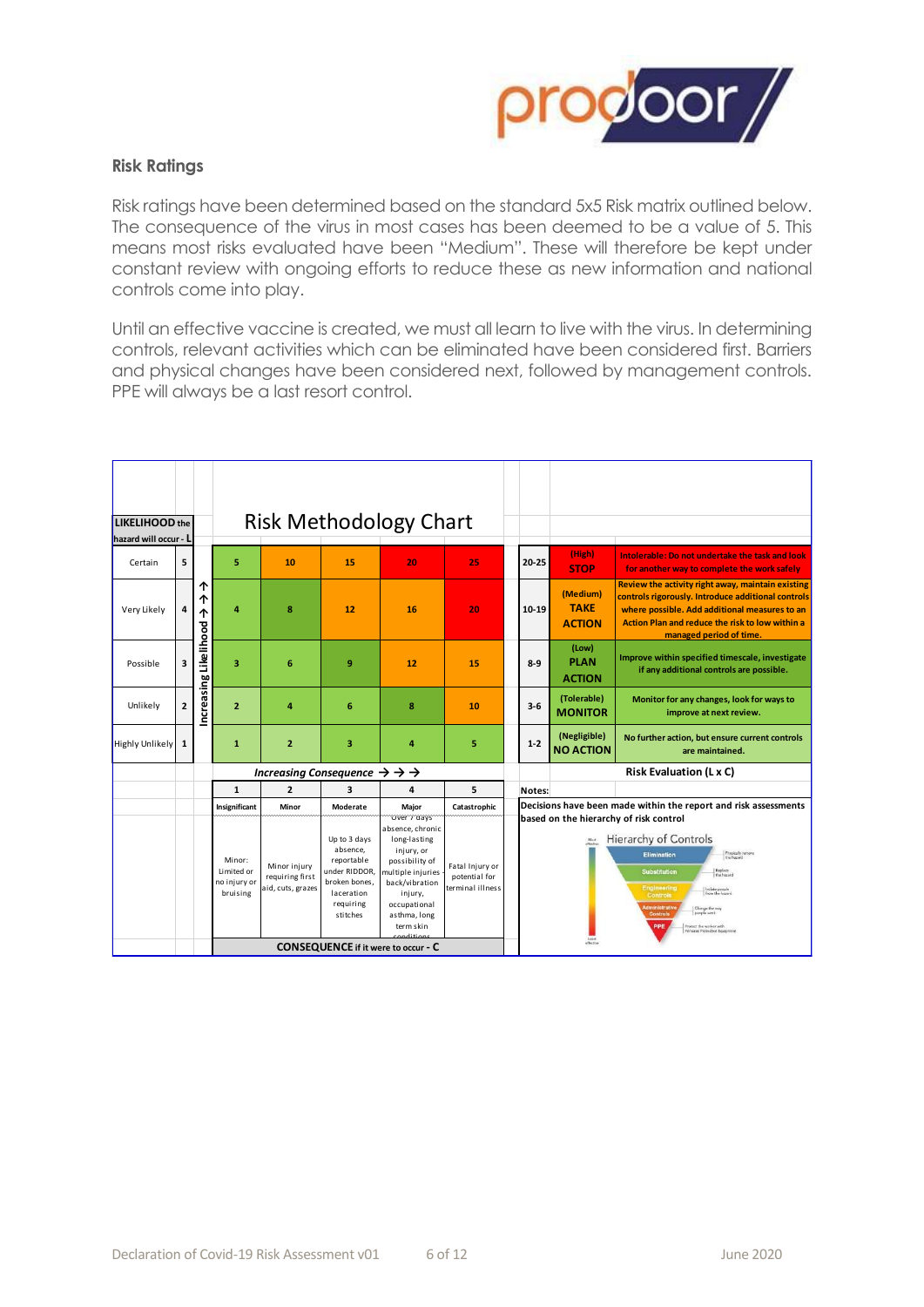

### **Leadership and Safety Management System: Strategy, Policy, Planning**

To determine how the business can be operated safely, the following issues have been considered.

### **Risk Rating: Medium**

#### **We have considered**

Spread of Infection due to:

- Insufficient preparation and planning
- Return to office based work is too rapid
- People travelling widely, including abroad for work
- Non-essential workers returning
- Communication unclear, inconsistent, or ambiguous
- Lack of information, instruction, and training
- Lack of supervision and checks leading to people not following the rules
- Lack of reporting systems
- Workers returning to work due to a loss of income when they should be isolating
- A lack of resources to implement necessary measures for example, absence of a resource plan to cover time/cost/effort which also considers loss of potential business income.

### **Return to Work**

As a priority, standard work arrangements at Client sites and return to work in our offices has considered all shared touch points and use of shared facilities. Where possible, shared touch points have been removed or reduced to lower risk.

### **Risk Rating: Medium**

#### **We have Considered**

Spread of Infection due to:

- Return to work is too soon or too rapid
- Multiple duty holders using the same spaces
- Travel to and from work (this has the potential to bring infection in from outside)
- Access/Egress points e.g. entrances, exits, toilet doors
- Signing in and out arrangements for staff and/or visitors
- Use of passenger lifts
- Use of toilets
- Use of shared kitchens or canteens
- Common waiting/sitting areas
- Visitors entering the building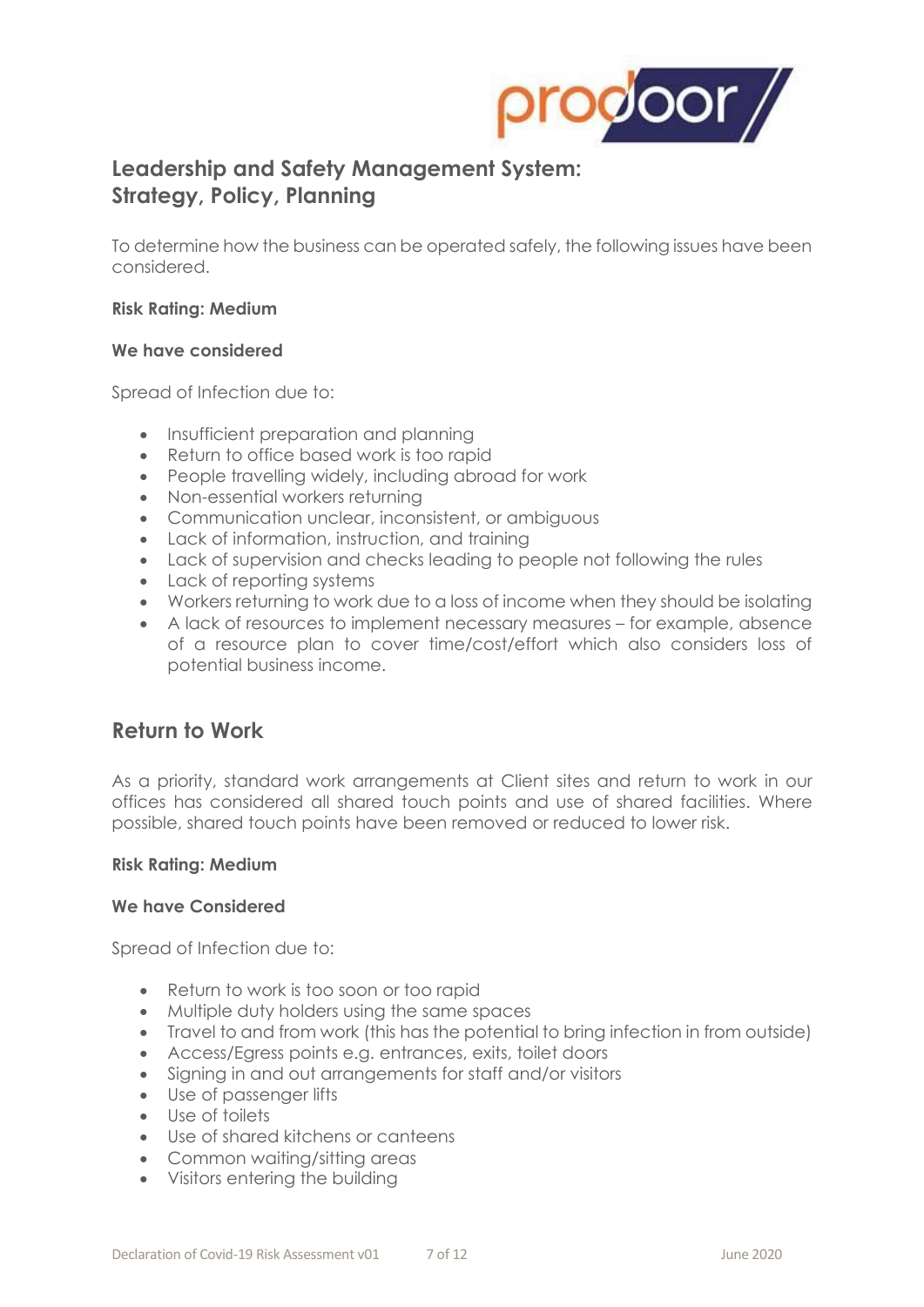

- Emergency Evacuation Arrangements
- Deliveries receiving parcels/post and vehicle deliveries
- Work in commercial premises which are occupied
- Use of shared vehicles
- Lack of adeauate ventilation
- General absence of separation in respect of workstations.

### **Management of Hygiene and Physical Distancing**

The assessment has considered distancing, cleaning and hygiene standards. Cleaning regimes have been intensified where required – risk assessment of touch points via a risk-based approach has guided this.

### **Risk Rating: Medium**

#### **We have considered**

Spread of Infection due to:

- Absence of clear information, instruction, training, and supervision
- Spread due to travel from abroad
- Not following quarantine guidance if unwell or in contact with someone who has been ill
- Not following advice on limiting contact outside of work
- Not following hygiene standards
- Poor access to the right cleaning materials
- Absence of clear cleaning regimes.

### **Mental Health and Wellness**

We have reviewed the effects on those we directly employ with due consideration to HSE guidance.

#### **Risk Rating: Medium**

#### **We have considered**

Increased risk of harm due to:

- Lone working
- Lack of contact with others and loneliness
- Stress
- Excess demands or low demands
- Uncertainty and change
- Lack of control
- Absence of support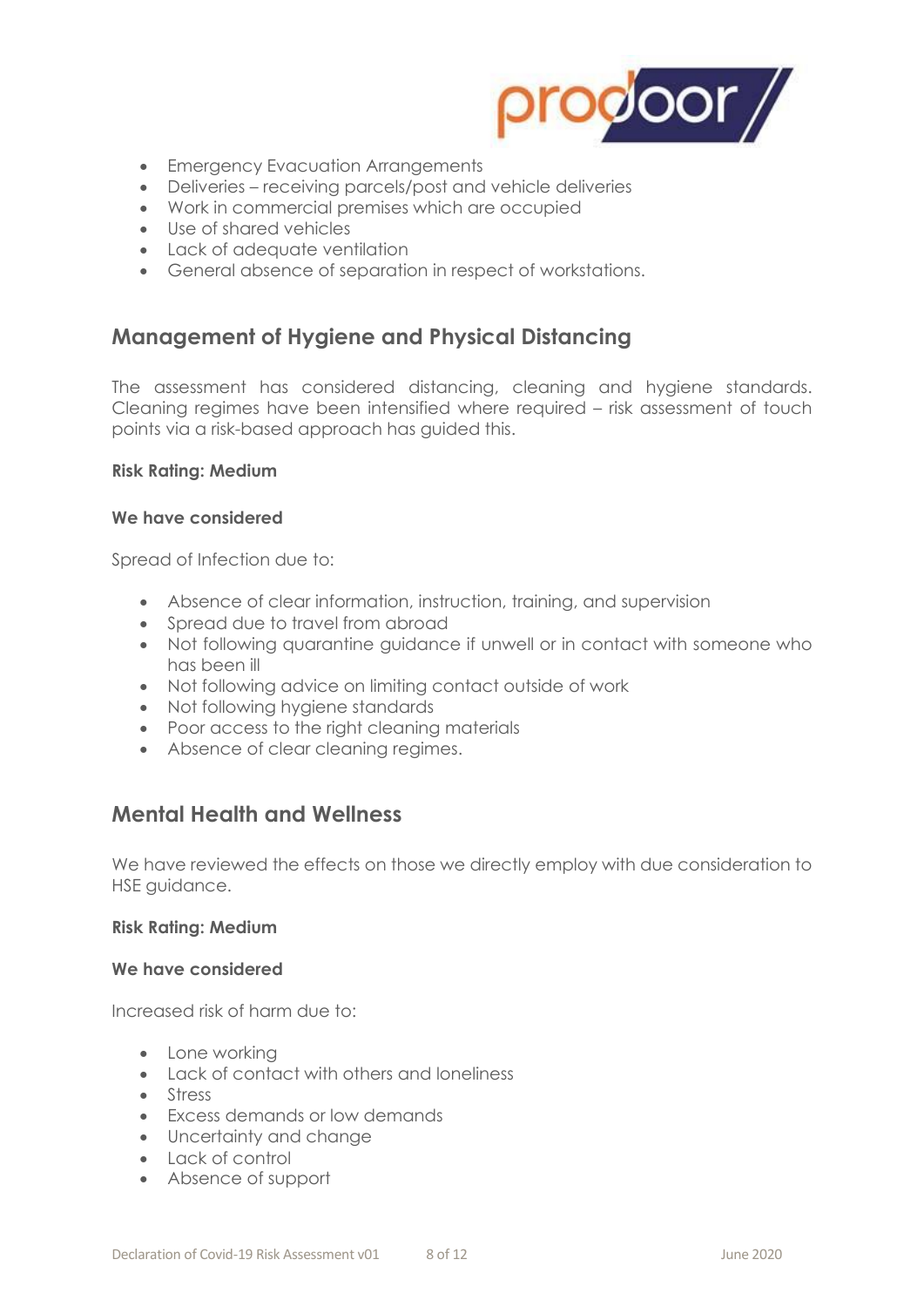

- Poor relationships
- Uncertainty around role and expectations.

### **Work from Home**

Home working is likely to become less temporary which has been considered within the assessment.

### **Risk Rating: Low**

### **We have considered**

Increased risk of harm due to:

- Absence of clear information, instruction, training, and supervision
- Musculoskeletal Disorders (MSDs)
- Electrical Hazards
- Lone Working / Loneliness
- Poor Working Environment
- Stress
- Slips, Trips, Falls.

### **Work which cannot be undertaken whilst physically separating/ distancing**

Government guidance has stated that the amount of time workers are within 2m of each other is to be for less than 15 minutes, and in any event only if work has to be carried out in this way and face to face working, in particular is to be avoided.

### **Risk Rating: Medium**

### **We have considered**

Increased risk of infection due to:

- Maintenance/repair activities which require two or more people to work in close proximity to each other
- Project work, or construction with a number of different trades
- Administering first aid
- Lack of the correct PPE
- Absence of clear information, instruction, training, and supervision.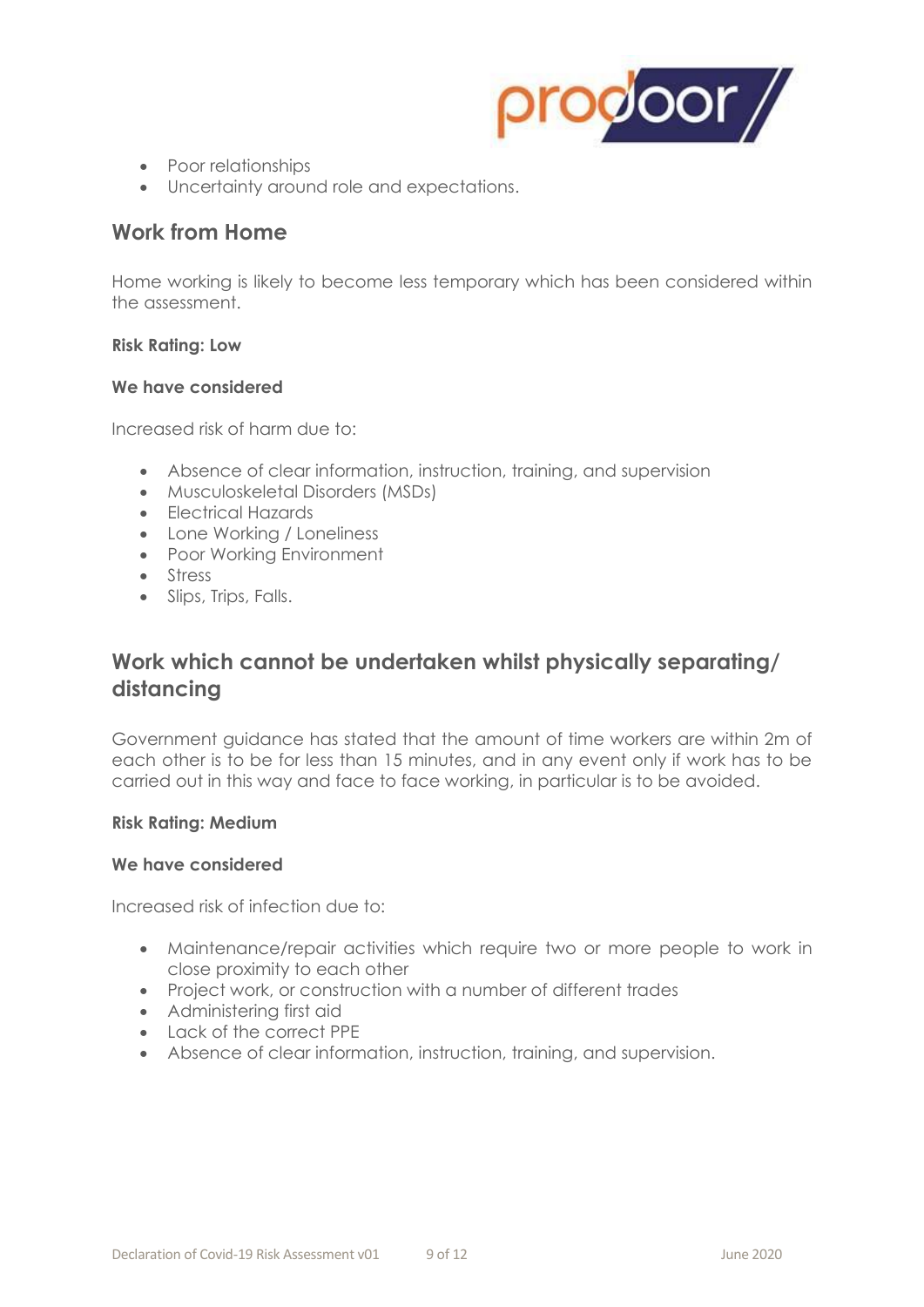

### **Increased risk of injury due to other aspects of health and safety not being considered in the same manner during the crisis**

In examining hazards, we have ensured that other health and safety issues continue to be managed effectively.

### **Risk Rating: Medium**

### **We have considered**

Increased risk of harm due to:

- Essential maintenance/repair not being prioritised
- Training not being undertaken
- Lack of contractor management
- Fire
- Legionella
- Use of lifting equipment and passenger lifts
- Absence of personal risk assessment for vulnerable people, and new and expectant mothers
- Absence of, or restriction of, use of welfare facilities
- Conflicts in use of PPE
- Regular controls in respect of work equipment and safe systems not followed.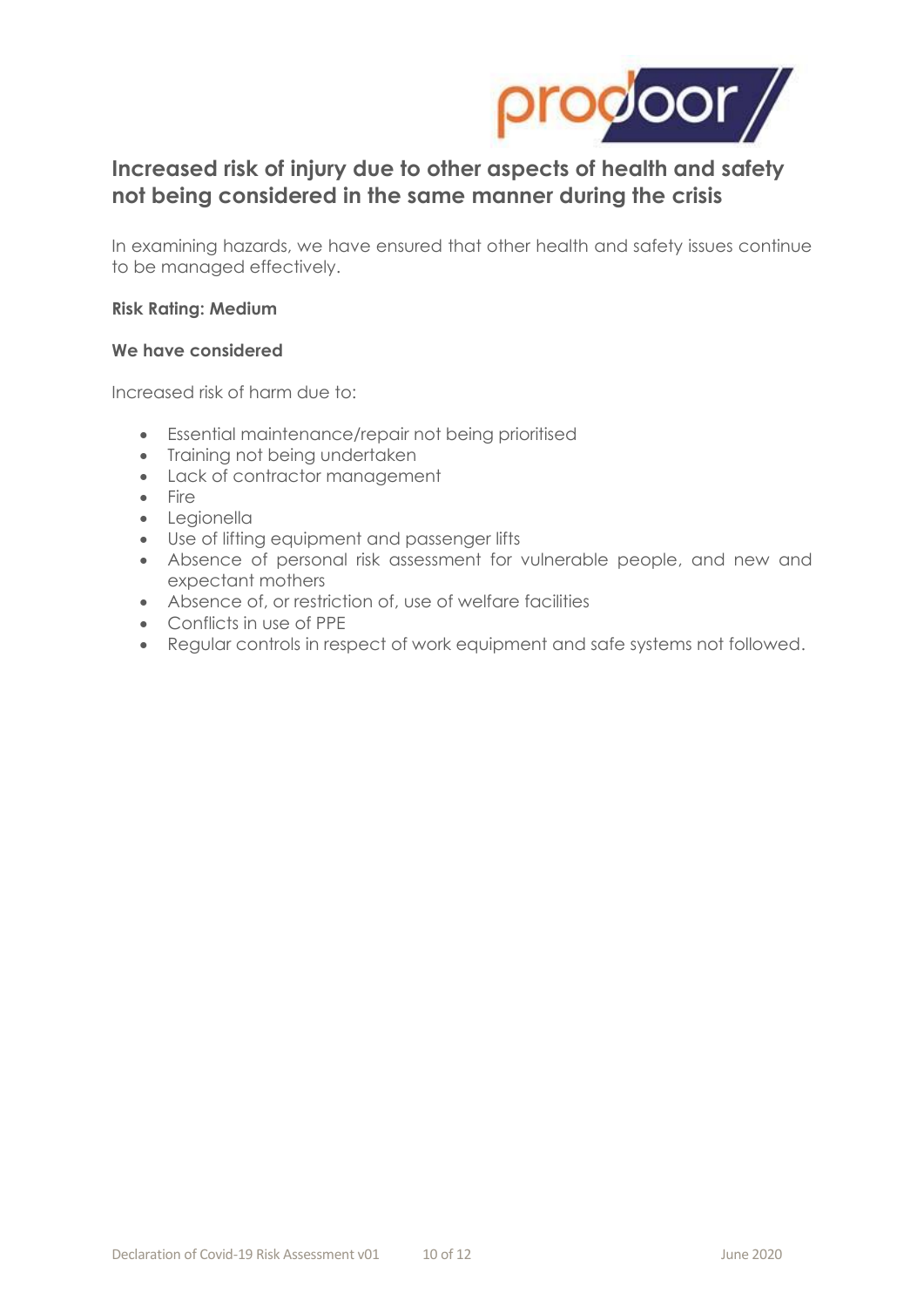

### **Significant Findings**

The risk assessment findings have either been completed or are in the process of being completed via a staged approached.

### **Introduction**

Pro Door have continued to carry out work throughout the Covid 19 pandemic implementing new ways of working based on the identification of exposure routes and methods to manage the risk of infection.

Coordination and cooperation with Client sites has been and continues to be key to ensure that work can be carried out safely.

Office based staff have predominately worked from home. The Chertsey office is currently occupied regularly by two members of staff allowing for sufficient distancing and hygiene measures to be maintained. Occupancy will remain under review and an organised approach to increasing office occupation will be undertaken in line with the Covid 19 Risk Assessment and associated controls.

Where home working becomes more common it is important for staff to have a reasonable standard of work station which means everyone should complete a DSE assessment.

### **Communication & Wellbeing**

Communication has been maintained between team members over the lockdown led by the Managing Director. Risk to mental health and wellbeing have formed part of the risk assessment. It is critical to ensure there is clear leadership backed up with a variety of methods for two-way communication so staff can share concerns, anxieties, and to develop new ways of working to maintain distancing and hygiene standards.

Everyone affected by this risk assessment will be provided with this overview document so they are aware of how the assessment was completed and significant findings. Staff will also be provided with information on their own responsibility to follow guidance out of work in order to protect their colleagues in work.

There are currently open communications for reporting and these will remain open so workers can report if they, or a close contact, have been unwell in which case they will work from home.

### **Cleaning and Hygiene Arrangements, & Distancing to 2 metre (2m)**

In the Chertsey office, an overview of shared touch points and locations where people may have to work within 2 metres of each other have been examined. Hygiene arrangements and temperature checks have been implemented for office arrival. Hand sanitizer points, signage and cleaning resources are provided throughout. Adjustments have been made to the office furniture arrangements and